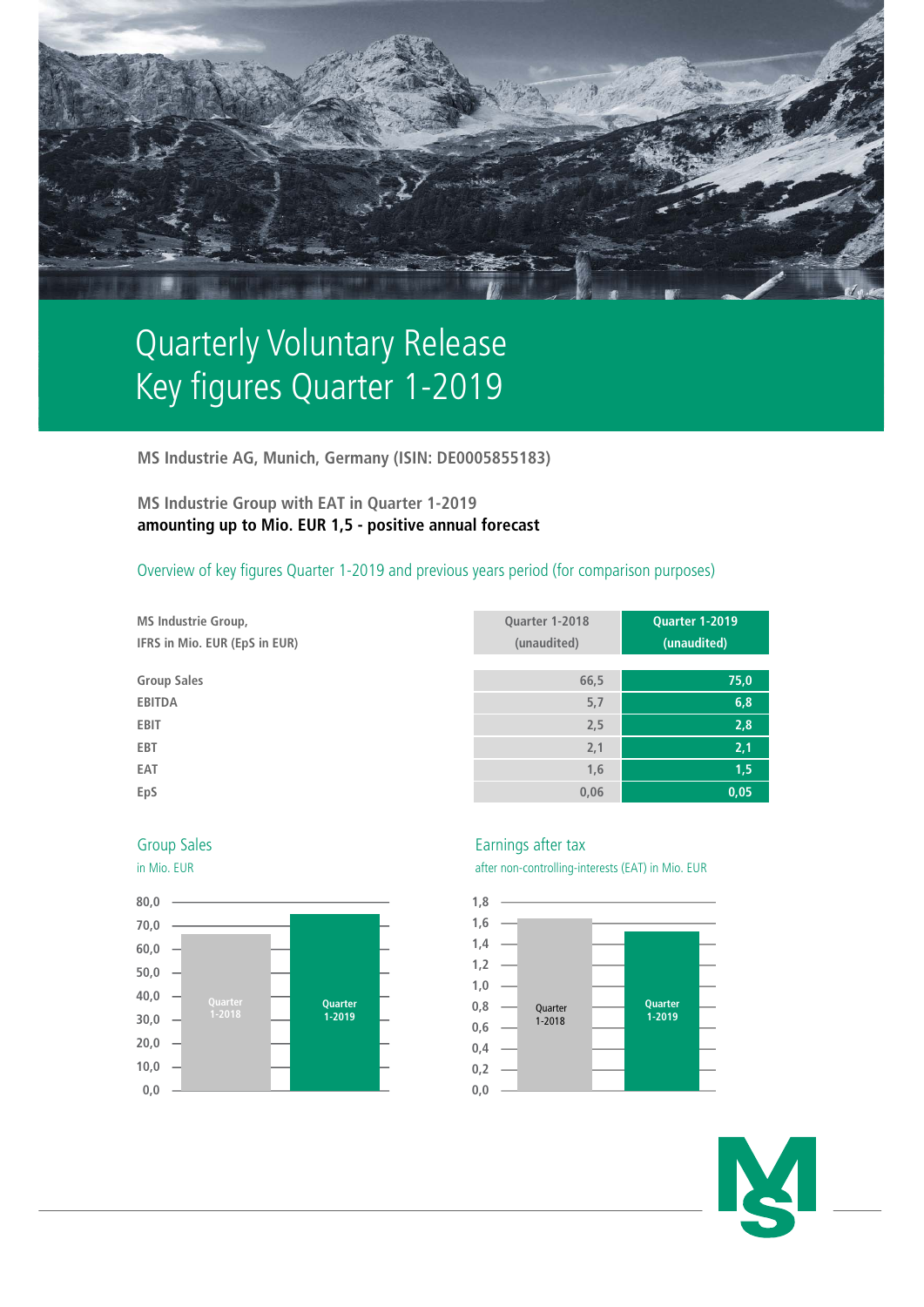

### Munich, May 29, 2019

Dear Shareholders, dear Employees and Business Partners,

MS Industrie AG, Munich (ISIN: DE0005855183), based on the audited key figures of overall fiscal year 2018, published on April 30, 2019, presents on a voluntary base, selected unaudited quarterly IFRS-figures for Q1-2019, showing a satisfactory development.

In accordance with expectations first 3 months of 2019 are characterized for MS Industrie-Group in total by a further substantially increasing sales volume, in relation to last year´s reference period Q1-2018. This is especially true for the US sites of the group and here especially in the Powertrain sector. At the German-sites of the Group, the business has performed furthermore encouraging both in comparison with the satisfactory 1st quarter of the previous year as well as compared to the satisfactory 4th quarter of the previous year. Total revenues are in aggregate nearly on planned level.

Both in the Powertrain Technology Group, also briefly: "Powertrain", and in the Ultrasonic Technology Group, also briefly: "Ultrasonic", the sales development in Q1 was different. Turnover of business segment "Powertrain" on the one hand is approximately +14 % above the sales of the previous year´s period. Turnover of business segment "Ultrasonic" on the other hand with around +8 % is also slightly above the sales of the previous year´s period.

Sales revenues of the business segment "Powertrain" contribute a percentage of around 82 % and sales revenues of segment "Ultrasonic" make for a percentage of around 18 % to the total consolidated group sales in Q1-2019.

Order backlogs end of March 2019 amounted to a total of around Mio. EUR 107; in the "Ultrasonic"-segment about 1 % above and in the "Powertrain"-segment around 37 % below the average order backlog in the first three months of the previous year. The latter is due to the sale of the production of valve train systems for the "Daimler World Engine" at its U.S. location in Webberville / Michigan by MS Powertrain Technologie GmbH, Trossingen on March 22, 2019, to the Gnutti Carlo-Group (Gnutti Carlo S.p.A., Maclodio / Italy). The transition of the affected U.S. legal entities took place according to plan at the beginning of April 2019. This strategic measure will reduce the MS Industrie-Group's annual consolidated sales in a short-term perspective by around Mio. EUR 80 (see also below for details).

The performance of MS Industrie-Group in Q1-2019 was also satisfactory in terms of the essential earnings indicators, particularly earnings before interest, taxes, depreciation and amortization – EBITDA -, operating earnings before interest and tax - EBIT -, earnings before tax - EBT -, earnings after tax - EAT - and last but not least "Earnings per Share" – "EPS" -.

In April 2019, the MS Industrie-Group succeeded in being nominated in the "Powertrain Technology"-segment for the supply of key components for the valve train system of a completely new engine platform for an international truck group. The introduction of the engine platform is scheduled to start at the beginning of 2021. Once the full quantities have been achieved by 2026, the MS Industrie-Group expects a target sales volume of around Mio. EUR 25-30 million per year for the gradual deployment in all of the customer's brands.

This against the background of a continuously further recovering European commercial vehicle market with a registration increase of +5,1 % in Q1-2019 compared to the same quarter last year (increase in registrations in Germany: +12,8 %) and a slight increase of 7,8 % in April 2019 compared to the same month last year, as the recent periodic evaluation, as of April 25, 2019 and May 23, 2019 of "ACEA" ("Association des Constructeurs Européens d'Automobiles", Brussels), again reconfirmed. The European market for heavy commercial vehicles over 16 tons has developed even a little better in Europe with a registration increase of +5,5 % in Q1-2019 compared to the same quarter last year (increase in registrations in Germany: 16,6 %) (Source also: "ACEA", April 25, 2019). These figures give us furthermore positive expectations, although we expect a short decline of the truck economy in the second half of fiscal year 2019.

Ordering activity in the German machinery and plant engineering sector remained weak in March. The decline in orders was -10 %. Order intake in the machinery engineering sector remained under pressure, with the industry recording its fourth consecutive decline in March. The export-driven German industry is unable to decouple itself from global uncertainty. The losses in domestic orders were particularly strong at -15 %, while foreign orders fell short of the previous year's level by -8 %. While orders from the euro zone were still slightly down at -3 % in March, orders from non-euro countries fell significantly by -9 % despite a strong large systems business. The 10 % drop in orders in the three-month period from January to March reflects the current reluctance of many customers in the machinery engineering sector, as the "German Engineering Federation (VDMA)" recently explained. Domestic orders declined by -7 %, foreign orders by - 11 %. Orders from euro countries shrank by -14 %, orders from non-euro countries by -10 %.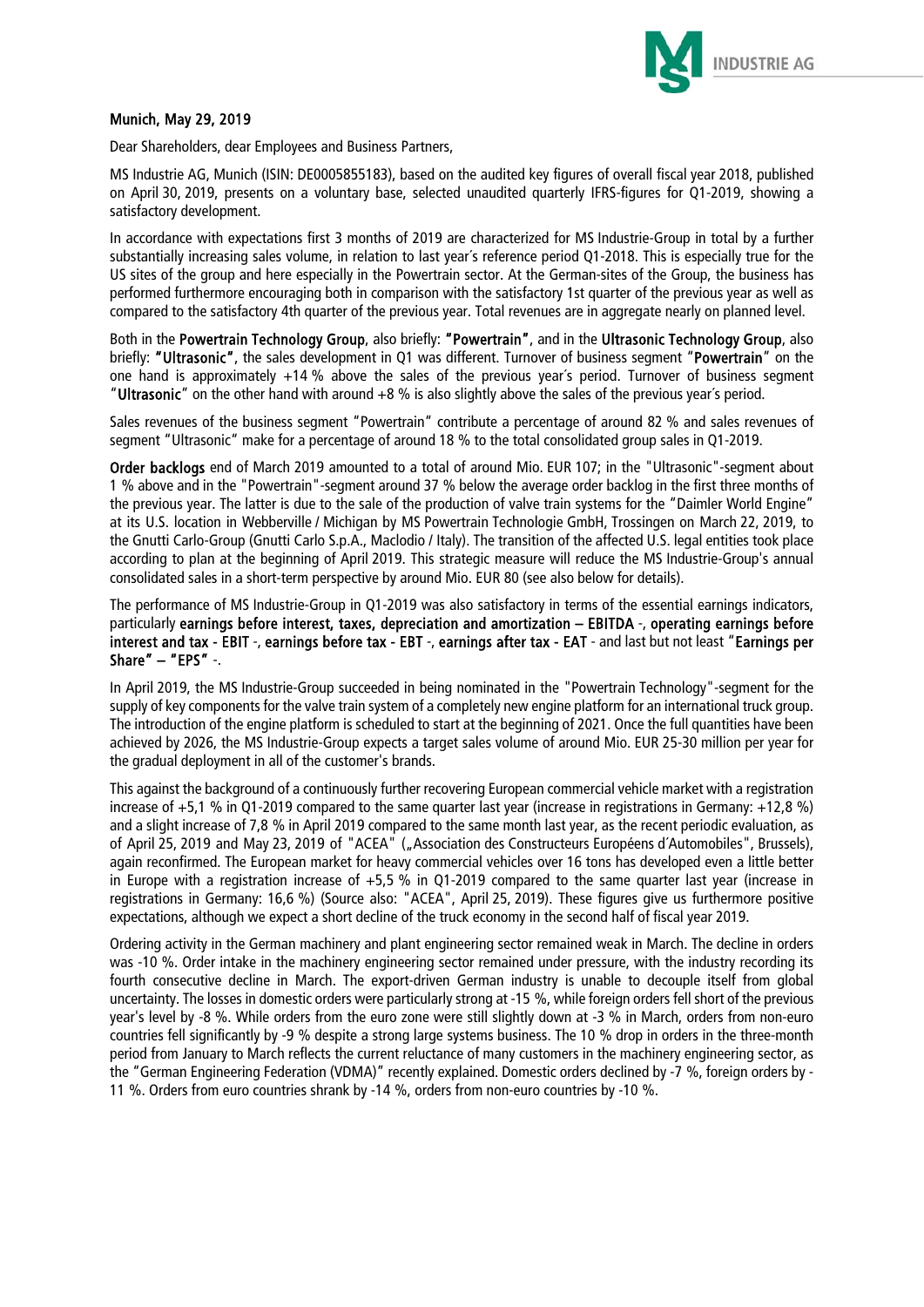

### Key figures for Q1-2019 (January to March 2019) are as follows:

In the actual reporting period Q1-2019 and in the previous year´s period there have been no non-recurring items with a significant influence on profit and loss, therefore no adjustments have been made.

Total Consolidated Revenues for Q1-2019 are at Mio. EUR 75,0 (prev. Mio. EUR 66,5), with +12,8 % being clearly above the previous year's first quarter and therefore in line with plan.

Total Factory Output, including positive changes in inventory, totaling to around Mio. EUR 1,9 (prev. Mio. EUR 2,6), is around Mio. EUR 77.7 (prev. Mio. EUR 69.1) and so as well with  $+12.1$  % significantly above previous year's period output.

In the regional sales-market USA / Canada ("North America") the achieved revenues in Q1-2019 are totaling to Mio. EUR 28,6 (prev. Mio. EUR 24,2). Thus around 38,2 % (prev. 36,4 %) of consolidated total revenues of MS Industrie-Group in Q1-2019 have again been achieved in the North American market, this means a turnover-increase in the regional sales-market USA / Canada ("North America") by around +18,1 %.

Gross profit amounts with Mio. EUR 35,2 (prev. Mio. EUR 32,2) significantly above previous year's period. The gross profit margin has slightly decreased by 1,3 percentage points from 48,3 % to 47,0 %.

Earnings before interest, taxes, depreciation and amortization - EBITDA – in Q1 amount to Mio. EUR 6,8 (prev. Mio. EUR 5,7), operating profits before interest and tax - **EBIT** - amount to Mio. EUR 2,8 (prev. Mio. EUR 2,5).

The Group's profit before income tax - EBT – in Q1 amounts to around Mio. EUR 2,1 (prev. Mio. EUR 2,1). The result after taxes and minority interests - EAT - in Q1 amounts to around Mio. EUR 1,5 (prev. Mio. EUR 1,6).

Total comprehensive income for Q1-2019 amounts to Mio. EUR 1,8 (prev. Mio. EUR 1,0). The difference between earnings after tax (EAT) and total comprehensive income after income taxes in Q1 primarily results from positive foreign currency translation differences (EUR-USD) recognized in other comprehensive income ("OCI") without profit impact in a total amount of Mio. EUR +0,3 (prev. Mio. EUR -0,4 negative foreign currency translation differences).

Earnings per share - "EPS" - attributable to the shareholders of the parent company MS Industrie AG - based on the weighted average number of shares issued until March 31, 2019 (on average 29,9 million shares) - in accordance with IAS 33 (basic and diluted) amount to EUR 0,05 (prev. basic and diluted: EUR 0,06 based on 29,9 million shares).

As of March 31, 2019, Cash and cash equivalents in the group in total amount to Mio. EUR 8,9 (Dec. 31, 2018: Mio. EUR 2,3). Liquid funds as of March 31, 2019 amount to Mio. EUR +3,5 (Dec. 31, 2018: Mio. EUR -4,0), this means an increase compared to the ending balance of 2018 by Mio. EUR +7,5. The increase in liquid funds is mainly due to positive cash flows from operating activities and financing activities.

The Group's **Equity Ratio** has clearly decreased compared to December 31, 2018 and now amounts to 30,9 % (December 31, 2018: 38,2 %), while total assets have increased by 27,2 %. The disproportionately increase in total assets is at March 31, 2019 partially due to a reporting date driven working capital build-up in the MS Industrie-Group.

In any case the significant decrease in the equity ratio despite the positive Group result in the first quarter of 2019 is mainly attributable to the first-time application of the new "Leasing"-accounting standard IFRS 16 with effect from the official entry into force on January 1, 2019. The standard governs the accounting treatment of leases from the lessee's point of view. IFRS 16 replaces the previously valid standard IAS 17 and three lease-related IFRIC-interpretations. The application of IFRS 16 is mandatory for all IFRS users and generally applies to all leases. The Group has decided to apply the "modified, retrospective method". The comparative figures for the previous year have therefore not been adjusted. The first-time application effect of IFRS 16 is therefore recognized in the consolidated profit as of January 1, 2019.

In the MS Industrie-Group, the first-time application of IFRS 16 resulted in a significant increase in assets and liabilities and thus a reduction in the equity ratio. In all other respects, however, the Management Board assumes for existing bank loans that the reduction in the equity ratio will not result in agreements on the minimum equity ratio within the framework of so-called "financial covenants" not being met.

On the basis of the leasing relationships for real estate, motor vehicle and IT leasing that were treated as "operating leases" in the past, the application of IFRS 16 in the consolidated financial statements of MS Industrie AG as of January 1, 2019 results in a balance sheet-extending effect of around EUR 24.7 million, which corresponds to an increase in total assets of around 13 % on the basis of the consolidated financial statements as of 31 March 2019. As expected, the operating result increased by Mio. EUR 1,1 due to the introduction of IFRS 16, while the financial result deteriorated moderately by Mio. EUR -0,2. As a result, EBIT and EBITDA improved accordingly.

Equity and non-controlling interests have slightly increased in absolute figures to Mio. EUR 67,2 as at March 31, 2019 (December 31, 2018: Mio. EUR 65,3) mainly due to the positive total comprehensive income, amounting to Mio. EUR 1,8.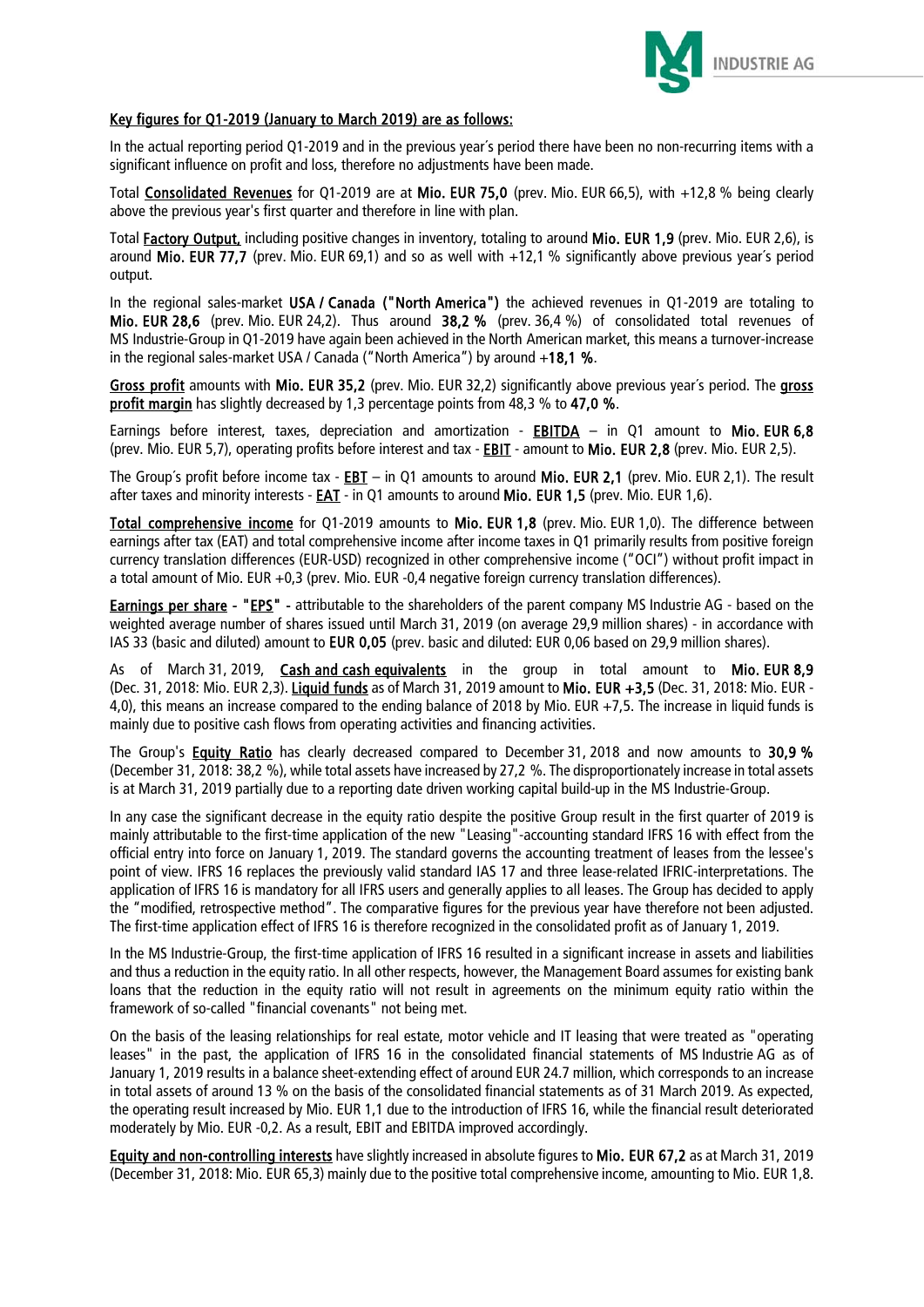

The number of **Employees** in the group continued to increase according to plan to a number of 1.257 permanent employees on March 31, 2019, compared to 1.249 permanent employees as at December 31, 2018.

The shares in Zehnder Pumpen GmbH, Grünhain-Beierfeld, held by MS Industrie AG (19,9 % as of December 31, 2018, 0,0 % as of the interim balance sheet date March 31, 2019) were sold in their entirety by MS Industrie AG in the first quarter of 2019. MS Industrie AG no longer held any shares in Zehnder Pumpen GmbH as of the interim balance sheet date. In the first quarter of 2019, the sale resulted in net disposal proceeds of around Mio. EUR 0,0 for the Group, of which Mio. EUR 0.0 are recognized in other comprehensive income. Cash proceeds amounted to Mio. EUR 1.2.

In Q1-2019 there have been no changes in the consolidated group structure compared to December 31, 2018.

On March 22, 2019, the Company announced the sale ("signing") of the production of valve train systems for the "Daimler World Engine" at its U.S. location in Webberville / Michigan by MS Powertrain Technologie GmbH, Trossingen, a wholly-owned subsidiary of MS Industrie AG, to the Gnutti Carlo-Group (Gnutti Carlo S.p.A., Maclodio / Italy, shortly:"Gnutti"). The transition of the affected U.S. legal entities took place according to plan at the beginning of April 2019. This strategic measure will in short term reduce the MS Industrie-Group's annual consolidated sales by around Mio. EUR 80, while at the same time reducing its dependency on the major global customer Daimler, which will of course continue to be supplied in Europe with the usual quality and reliability, both with regard to the "Daimler World Engine" as well as a number of other components in the Powertrain segment. However, the MS Industrie-Group will continue to be present in the U.S. and will systematically expand its local business activities - especially in connection with the marketing of ultrasonic welding machines throughout the entire North American market. The space not used by the MS Ultrasonic Technology-segment at the Webberville-site, acquired at the beginning of 2019, will be leased to "Gnutti" on a long-term basis. The transaction means long-term continuity for the Webberville site, as the "Daimler World Engine" in the U.S. can continue to be supplied from the Webberville-plant beyond 2021. After the transaction, the MS Industrie-Group and "Gnutti" will continue to be in continuous contact with each other for the supply of parts and components. The transaction is in connection with the strategic risk balance pursued by the Board of Management and the Supervisory Board, both within one business area and between the two segments MS Powertrain Technology and MS Ultrasonic Technology. The liquidity generated by the sale is to be used primarily to reduce net debt on the one hand and to finance future investments and innovations as well as international growth plans on the other.

As already described in the 2018 Annual Financial Report, we furthermore expect the MS Industrie-Group's business for 2019 as a whole, following the sale of the "Daimler World Engine" production contract in the U.S. taken place at the end of the first / beginning of the second quarter of 2019, to be as follows with respect to revenue and earnings in fiscal year 2019, before non-recurring, positive items recognized in income, resulting from the sale, amounting to approximately Mio. EUR 17: For fiscal year 2019, we expect significantly lower group industrial revenue of approximately Mio. EUR 230 (approximately Mio. EUR 65 less than planned before the sale), with significantly low EBITDA, while EBIT and EBT are also expected to decline significantly compared to the previous year, so that we ultimately expect Group earnings for the year to be significantly below the level of the previous year. According to the Group projections, the gross profit margin (cost of materials and changes in inventories as a percentage of sales) should be clearly positive and the EBIT margin slightly negative, with significantly lower earnings per share from ongoing business. On the basis of the expected positive annual result, a significant increase in Group equity is again expected for 2019.

In addition, we furthermore assume that the business of the MS Industrie-Group as a whole, following the sale of the production order "Daimler-Weltmotor" in the U.S., taken place at the end of the first / beginning of the second quarter of 2019, will be as follows with regard to sales and earnings in fiscal year 2019, including the non-recurring influences from the sale in the amount of approximately Mio. EUR 17 recognized in income: For the 2019 fiscal year, group industrial revenue is expected to be significantly lower at approximately Mio. EUR 230 (approximately Mio. EUR 65 less than planned before the sale), with EBITDA, EBIT and EBT rising significantly. Due to the largely neutral tax effects from the partial sale in the USA, we ultimately expect consolidated earnings for the year to be significantly higher than in the previous year. According to the Group projections, the gross profit margin (cost of materials as a percentage of sales) and the EBIT margin should develop significantly positively with significantly improved earnings per share. On the basis of the expected positive annual result, a significant increase in Group equity is again expected for fiscal year 2019.

As already described in the 2018 Annual Financial Report, cash flow from operating activities is furthermore expected to improve slightly year-on-year in 2019 as a whole. With regard to the cash flow from investing activities, we expect significant positive changes compared with 2018, in particular from the partial sale of the U.S. activities (without the partial sale of the U.S. activities, there will be no significant changes to the prior-year figure). Due to the expected developments, including the positive non-recurring effects from the partial sale of the production order "Daimler-Weltmotor" in the U.S., the gearing ratio should decrease significantly and the equity ratio of the MS Industrie-Group should rise significantly. Even taking into account the balance sheet extension, resulting from the first-time application of IFRS 16 as of January 1, 2019, the equity ratio of the MS Industrie-Group will increase.